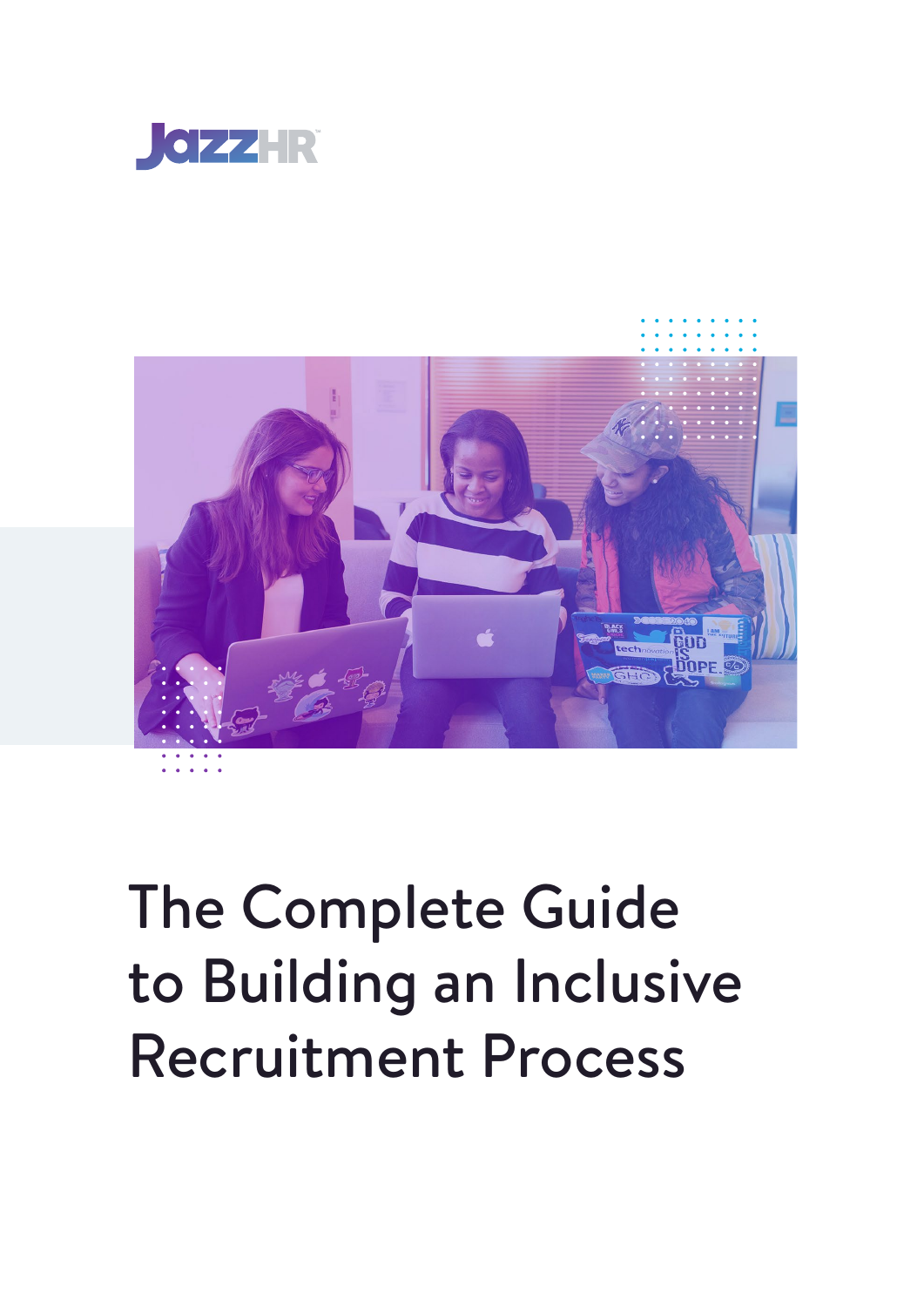### . . . . . . . Table of contents

| The benefits of an inclusive recruitment process | $\mathbf{3}$ |
|--------------------------------------------------|--------------|
| Inclusive job descriptions                       | 4            |
| Advertising the role                             |              |
| Screening and interviewing                       | 8            |
| Welcoming new hires                              | 10           |
| Next steps: Company culture                      | 11           |
| The Inclusive Recruitment Process Checklist      | 12           |

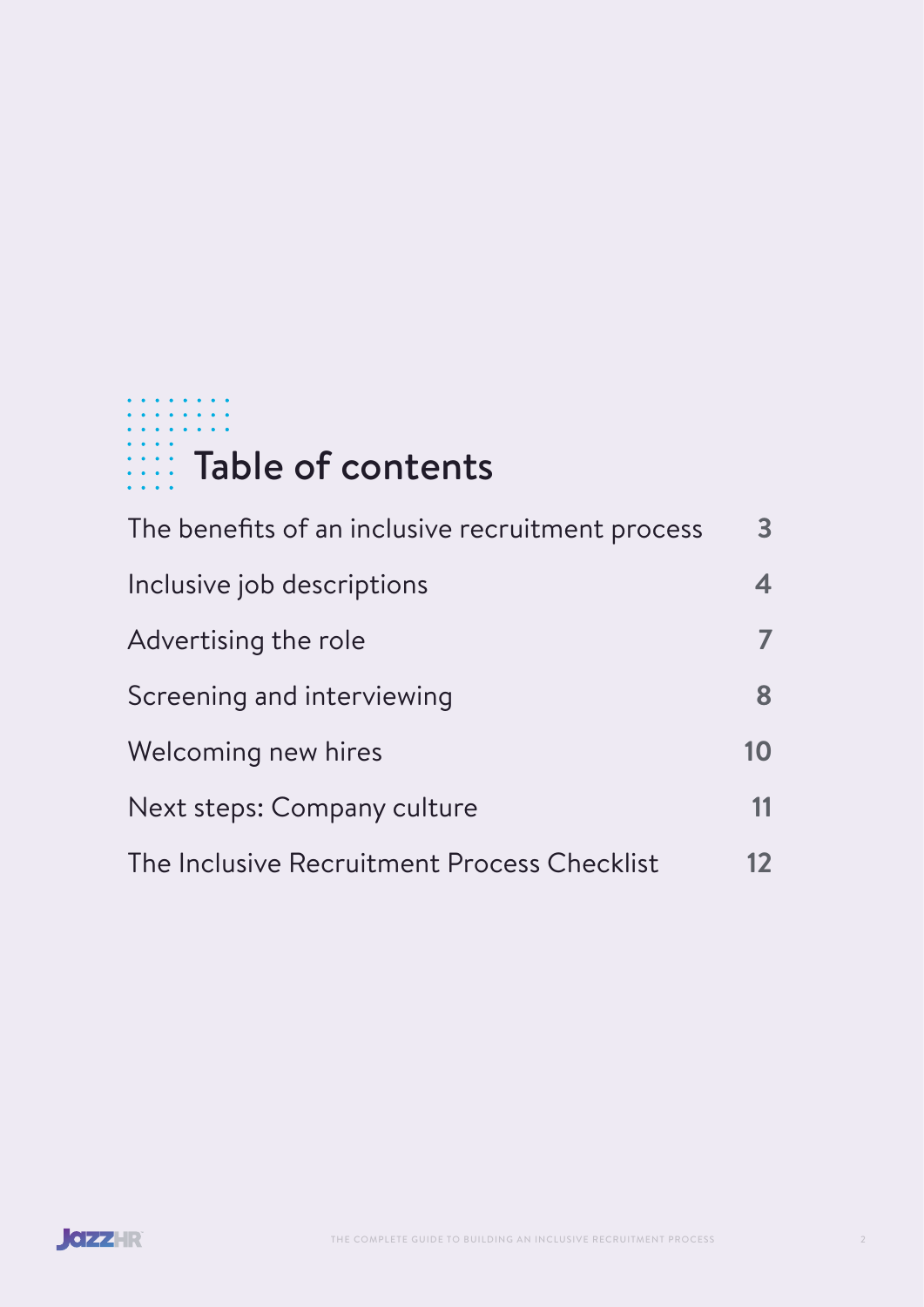<span id="page-2-0"></span>Have you hired a team of diverse voices, opinions, and talents? For many businesses, the real answer isn't as positive as they might hope. While nearly [70 percent](https://www.glassdoor.com/employers/blog/6-hr-recruiting-stats-you-need-to-know-for-2018-and-beyond/) of executives think that diversity and inclusion are important, only [13 percent](https://www.robertwalters.co.uk/content/dam/robert-walters/country/united-kingdom/files/whitepapers/Diversity-In-Recruitment-Whitepaper-web.pdf) of them track leadership discussions surrounding the subject.

Building a diverse, inclusive workforce and culture starts with your recruitment process. Prioritizing candidate diversity and an equitable experience offers a variety of benefits and starts with revisiting your existing processes. Use this guide to ensure inclusivity is at the core of your hiring.

### $\cdots$  The benefits of an inclusive recruitment process

The recruitment process has, historically, been far from inclusive. Building a process that attracts a diverse workforce benefits everything from an organization's company culture to its bottom line, but only around [50 percent](https://harver.com/blog/inclusive-recruitment/#:~:text=Inclusive%20recruitment%20is%20the%20process,than%20just%20gender%20or%20race.) of employers have concrete diversity programs in place.

With so many businesses yet to adequately open their doors to all candidates, there is a massive amount of talent available to those HR teams willing to put in the work. By creating an inclusive recruitment process for your organization, you won't just be making a difference internally. You'll be improving the experience for candidates by creating a culture that affords each with the equity and sense of belonging that they deserve. Share the lessons you've learned, and you'll further make a change by setting the example for partner organizations and even competitors.

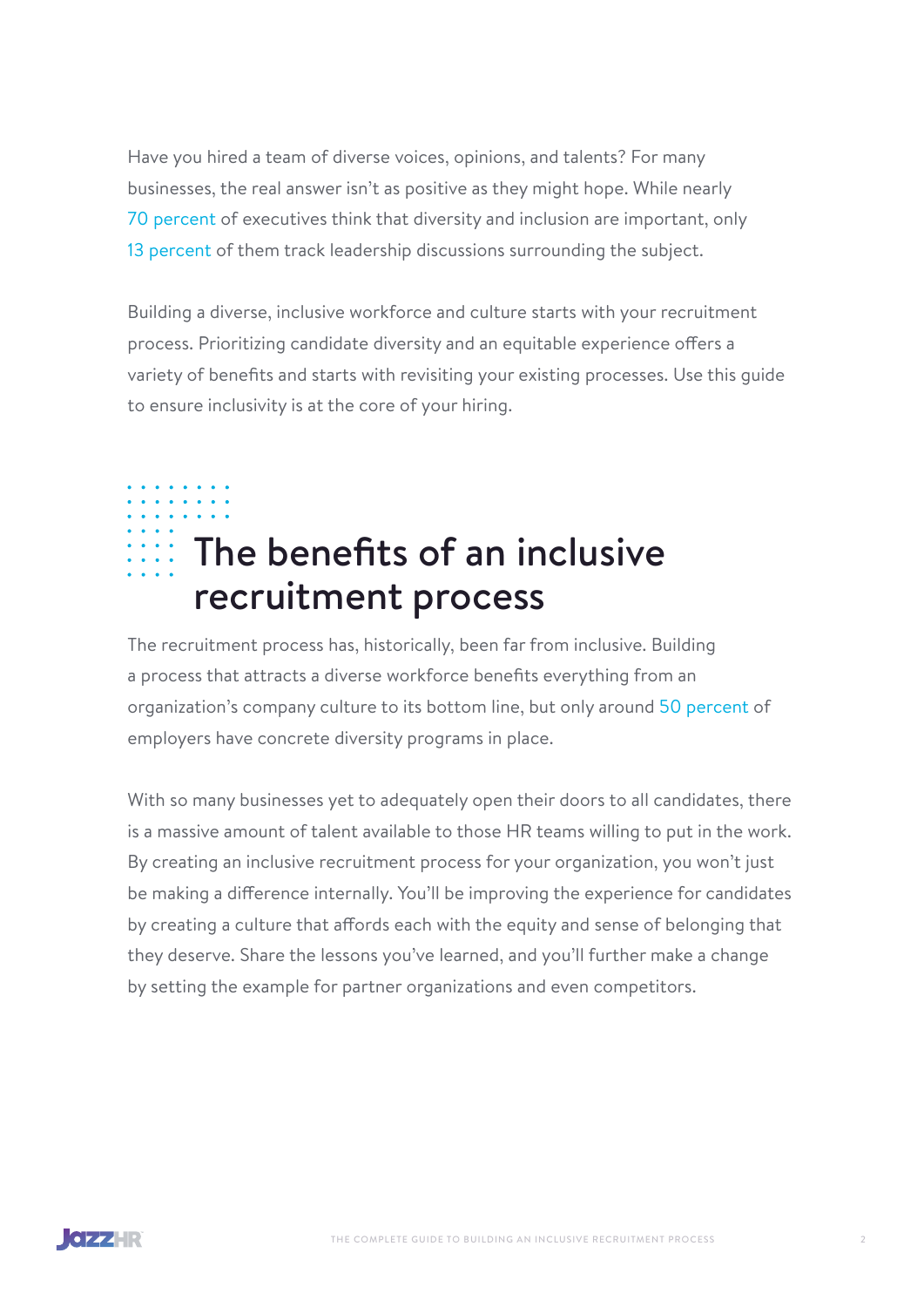<span id="page-3-0"></span>By creating a more inclusive recruitment program, you'll be:







Able to [innovate more](https://www.researchgate.net/publication/284811596_The_elusive_effects_of_workplace_diversity_on_innovation)  [effectively](https://www.researchgate.net/publication/284811596_The_elusive_effects_of_workplace_diversity_on_innovation)



Able to [solve](https://hbr.org/2017/03/teams-solve-problems-faster-when-theyre-more-cognitively-diverse)  [problems faster](https://hbr.org/2017/03/teams-solve-problems-faster-when-theyre-more-cognitively-diverse) 

It's not just good business sense – it's the [right thing to do](https://www.smartrecruiters.com/blog/diversity-and-inclusion-you-know-its-the-right-thing-so-why-is-it-so-difficult/).

# Inclusive job descriptions

Aside from your career page, your job descriptions represent the beginning of the candidate-facing recruitment process. An inclusive posting—one that attracts candidates from all backgrounds—can widen your talent pool. Here's how to craft descriptions that act as bridges, not hurdles.

#### Reconsider requirements

One of the simplest ways to attract more diverse candidates is to take a second look at what you're asking of them. Your dream candidate may have five years of industry-specific experience, but by focusing only on this ideal, you'll miss out on countless others from different backgrounds. Though they may not have exactly 5 years of the same experience, candidates who fall outside of your dream profile can be just as capable and, more importantly, bring new perspectives to the table.

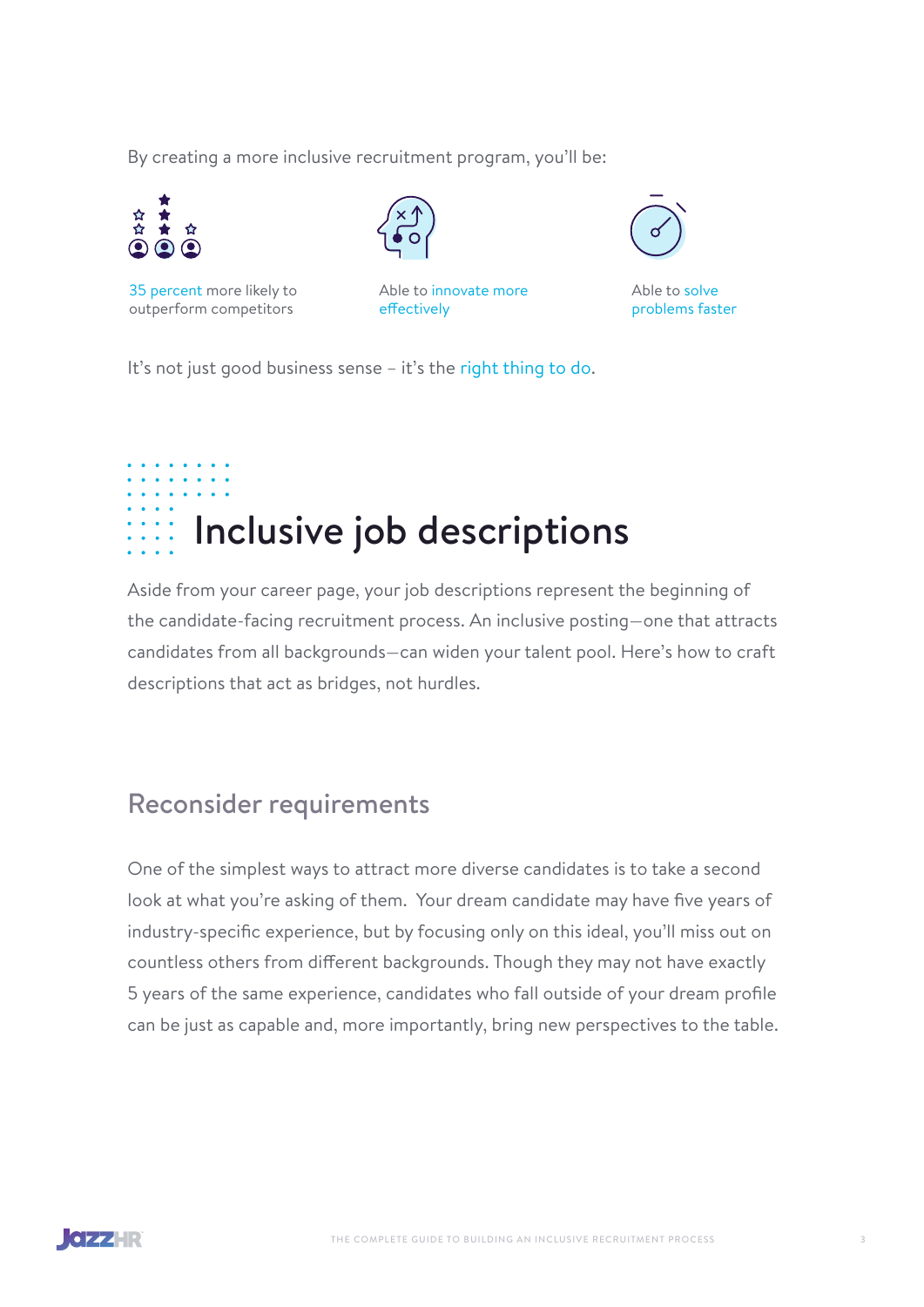Think creatively about what the actual requirements of the position are. Are the 'X years of experience' really necessary, or are they a nice-to-have? Are you expecting too much of candidates instead of building an onboarding process that will prepare them for the role? This especially applies to entry-level positions – if it can be learned on the job, consider leaving it out of the description. In doing so, you'll reduce the risk of alienating perfectly capable employees with diverse skills.

#### Write for a broad audience

Your job description is an opportunity for potential employees to understand your values and approach to inclusivity. Make sure you get it right by eliminating language that could be seen to cater to an individual group. At a minimum, this means removing gender-specific language. Take a look at past job descriptions and scan them for exclusive language, then use this as a guide for future efforts. If the role is advertised with gender-specific pronouns or is clearly written with one type of person in mind, it'll turn anyone outside of that group away.

Writing an inclusive description doesn't end there, though. Terms that may *seem* neutral can have gendered associations that give applicants the wrong idea. Sometimes, it's adjectives that are seen as 'masculine' that cause problems. [Here's](https://business.linkedin.com/talent-solutions/blog/job-descriptions/2016/17-words-that-are-turning-women-away-from-your-jobs) a useful list of words to avoid along with a set of more inclusive alternatives.

Keep in mind that terms your team may be familiar with could be completely alien to those outside of the business, as well. Comb through your description for internal slang and acronyms, replacing them with clearer descriptions.

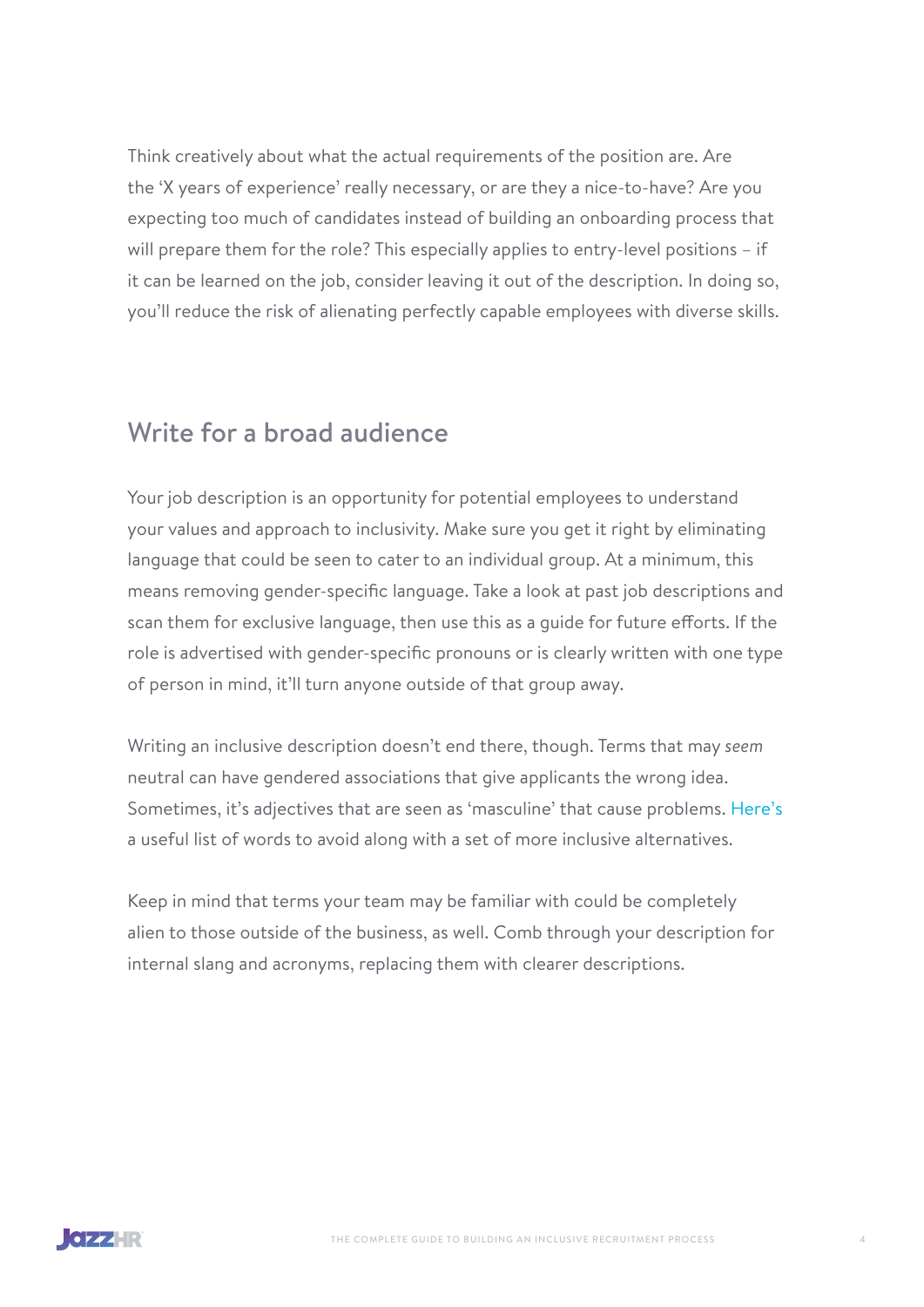#### Make your commitment clear

If there are images on your careers page or accompanying your job description, do they represent your commitment to diversity? Equally, do you clearly communicate your values and your dedication to diversity, equity and inclusion? Candidates [increasingly want to know](https://harver.com/blog/values-based-recruitment/) where companies stand on important issues before applying to work with them. Be sure to clearly state your company's unique mission in order to remove another potential barrier to diversity.

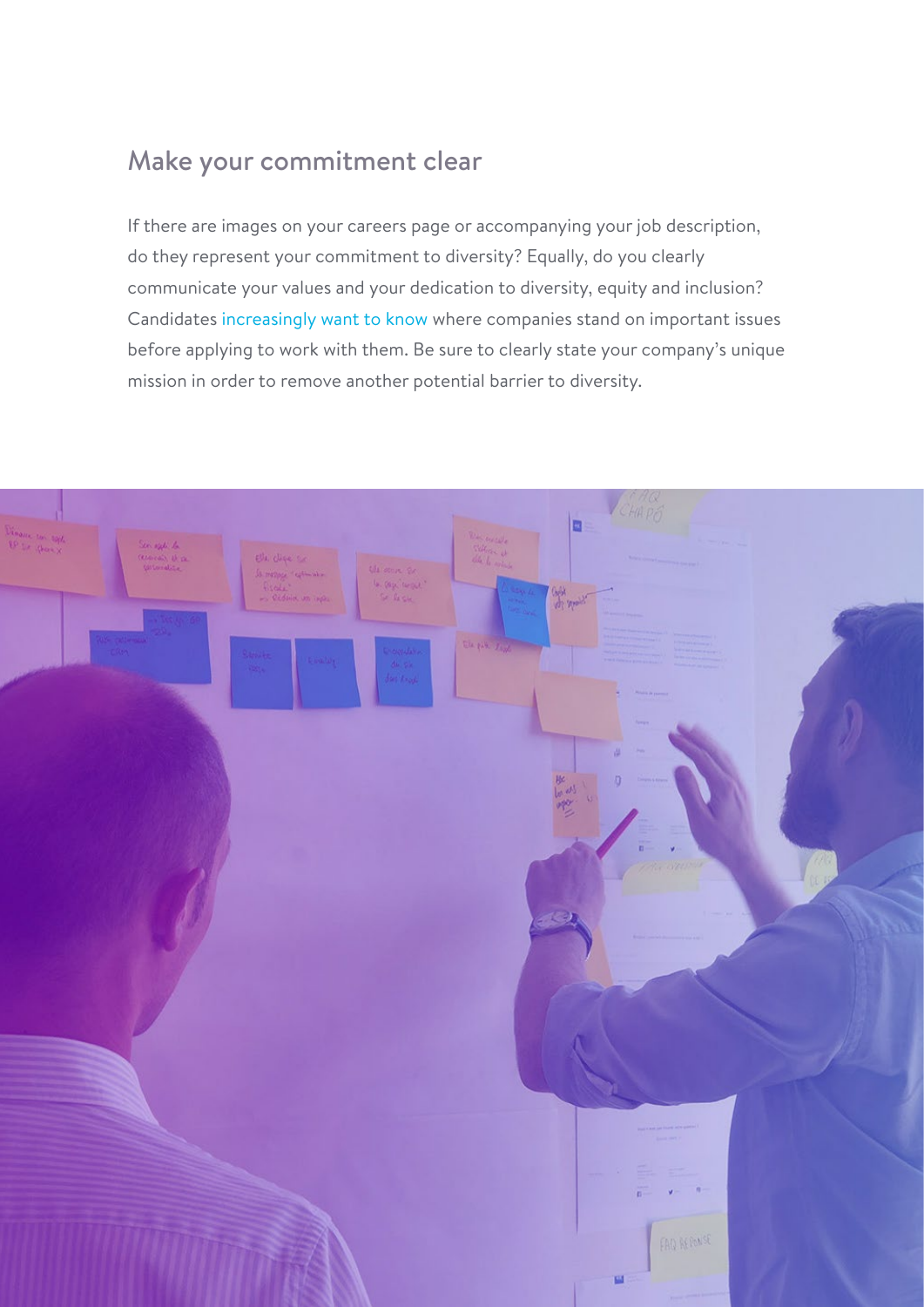### <span id="page-6-0"></span>Advertising the role

Writing inclusive descriptions is only one part of the equation. If you're interested in creating a truly inclusive process and attracting applicants from different backgrounds, consider where you're advertising. Places like elite universities may produce talented candidates, but, like many institutions, they struggle with diversity. If your sourcing strategies are too narrow and you only advertise in spaces that certain candidates will access, you'll only get one type of candidate.

Popular job boards are one of the most effective ways to get the word out about your vacancies, but they're not the only option available. Think about adding to your advertising efforts rather than subtracting to reach a wider audience. That might mean using job boards you've overlooked in the past, reaching out to social media groups or building a presence at institutions beyond the Ivy League.

Advertising positions on social media is also a great way to target candidates that you haven't seen applying, but it's just the start. Highlight your commitment to inclusive hiring by seeking out and making use of resources like:

- [America's Job Exchange](https://marketplace.jazzhr.com/providers/americas-job-exchange/)
- [JobTarget](https://marketplace.jazzhr.com/providers/jobtarget/)
- [RetroTax](https://marketplace.jazzhr.com/providers/retrotax/)
- [Career.Place](https://marketplace.jazzhr.com/providers/career-place/
)
- [Bryq](https://marketplace.jazzhr.com/providers/bryq/
)



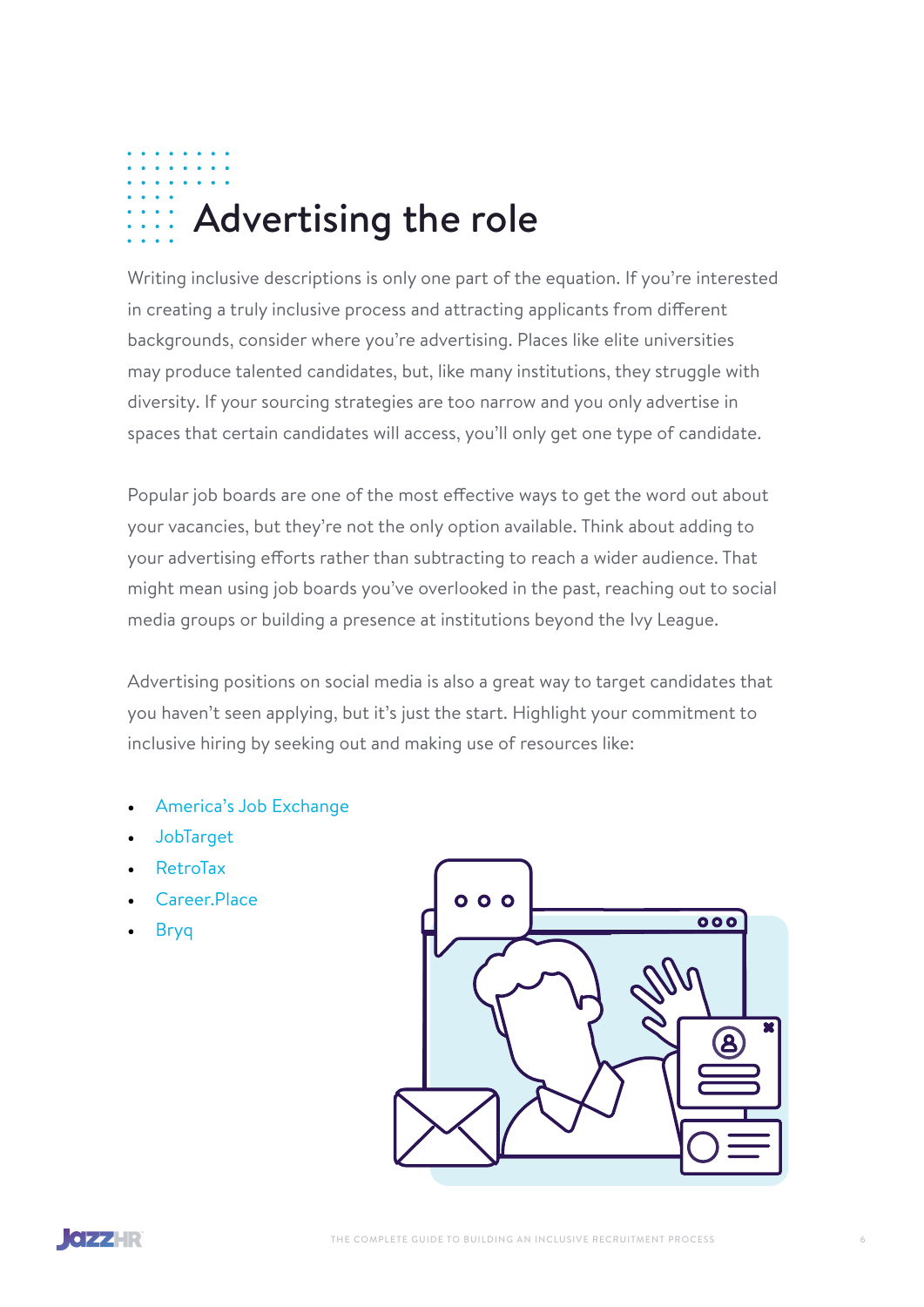## <span id="page-7-0"></span>Screening and interviewing

Once you've attracted a wider range of applicants, it's even more crucial to have an effective screening process in place in order to evaluate your candidate pool objectively. This is where the potential for bias – conscious or unconscious – can slip into decision-making and undo all that good work you did to attract diverse candidates.

The job interview is also a chance for applicants to decide whether or not they'd like to work with *you*. It's vital to take the following into account ahead of time:

#### It's not a one-person job

Screening resumes should be a group effort among the members of your hiring team And ideally, your team should be made up of diverse team members. When people with varied perspectives filter candidates, the group can challenge things like confirmation and affinity bias. Scoring applications against objective criteria helps to eliminate bias and encourage merit-based shortlisting

If you've done the work to create an inclusive company culture, your hiring team should feel they can openly discuss biases with one another. If you've yet to do this work, [this article](https://www.tidalequality.com/blog/dont-do-unconscious-bias-training) is a good place to look for initial advice.



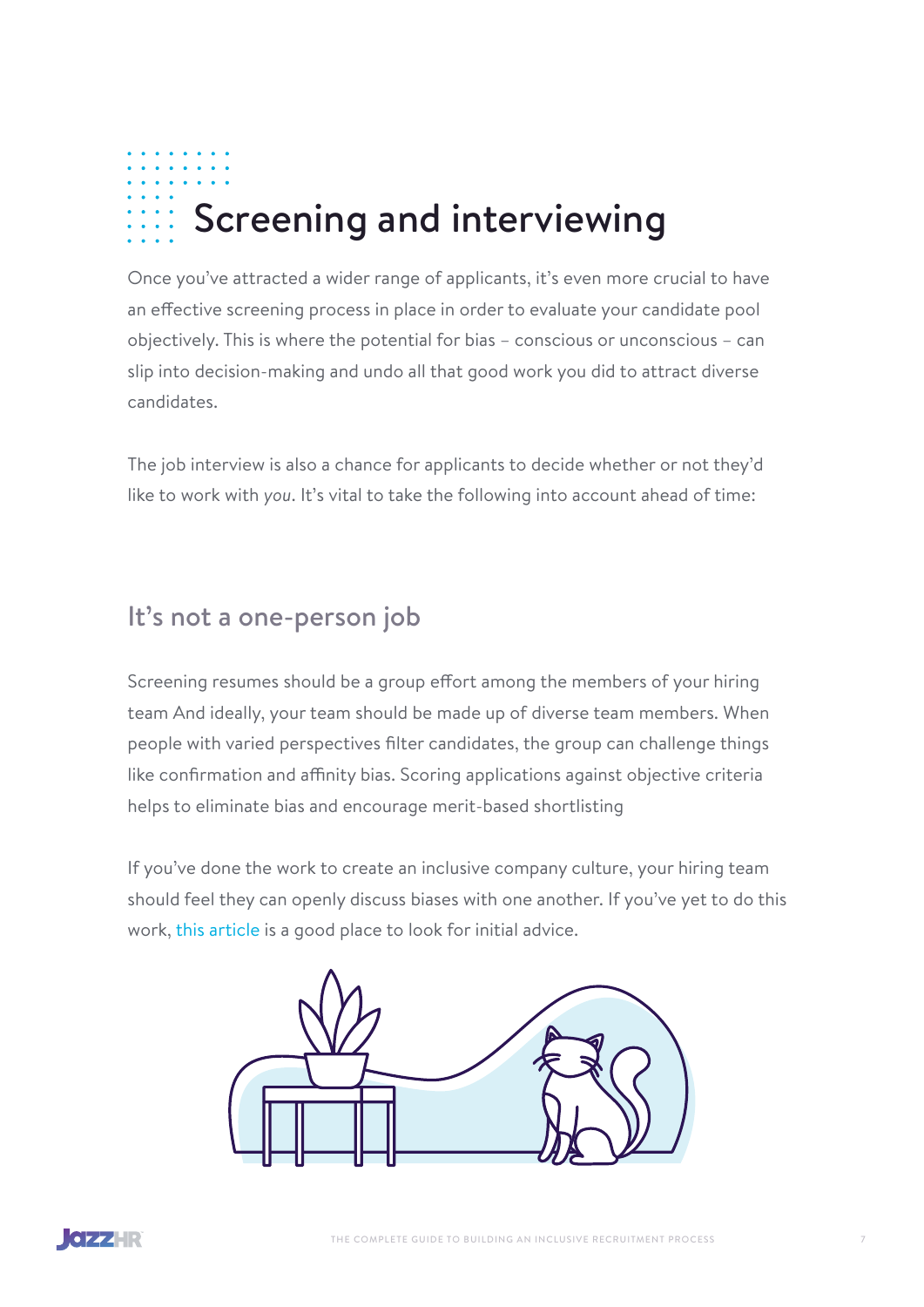### Encouraging objectivity

In addition to your typical screening process, consider making a [multi-tier](http://In addition to your typical screening process, consider making a multi-tier approach part of your organization’s recruitment policy. For example, try making it a requirement that each hiring team member review a candidate’s resume and preliminary Q&A before the interview itself. By making this first-tier of screening a must, your organization will be able to more easily track consistent assessment and ensure each candidate receives the same level of attention.
)  [approach part of your organization's recruitment policy](http://In addition to your typical screening process, consider making a multi-tier approach part of your organization’s recruitment policy. For example, try making it a requirement that each hiring team member review a candidate’s resume and preliminary Q&A before the interview itself. By making this first-tier of screening a must, your organization will be able to more easily track consistent assessment and ensure each candidate receives the same level of attention.
). For example, try making it a requirement that each hiring team member review a candidate's resume and preliminary Q&A before the interview itself. By making this first-tier of screening a must, your organization will be able to more easily track consistent assessment and ensure each candidate receives the same level of attention.

#### Inclusive interviewing

93 percent of Americans say that job interviews have, at some point, given them anxiety. It's an intimidating-enough situation as it is, but if you're not presenting your organization as inclusive, it can be even worse for minority groups. Ensuring that every candidate feels they are welcomed and on a level playing-field is essential. A two-stage interview process is one way to address this with 'blind' phone interviews taking place before an in-person meeting.

Screen questions for exclusive language, ensure that candidates are assessed on their answers in the same way, and diversify your interview team if possible. Like shortlisting, it'll help to counter bias if there's more than one person involved. Making your diversity and inclusivity policies clear at the interview stage is another means of communicating the organization's commitment to equity.

If a candidate is disabled, it goes without saying that any necessary accommodations should be made. If, for example, an applicant is hard-of-hearing, ensure that you offer an interpreter and enough time to properly conduct a full interview. Building accessibility should be communicated ahead of time, as well.

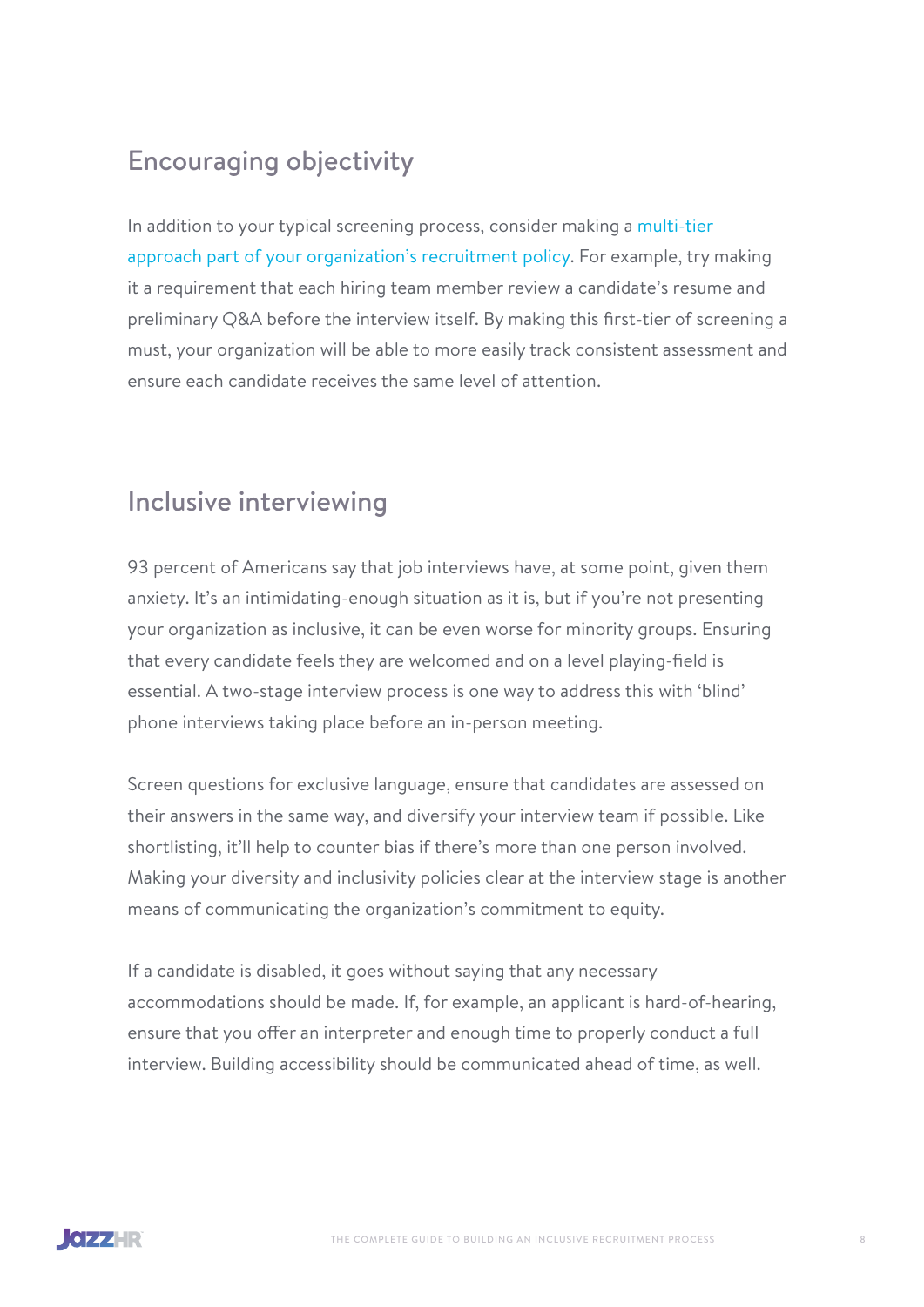<span id="page-9-0"></span>

### Welcoming new hires

With [20 percent](https://hbr.org/2018/12/to-retain-new-hires-spend-more-time-onboarding-them) of employee turnover taking place within the first 45 days, a thoughtful onboarding process that makes each new hire feeling included is essential. Ensure that new hires are met with a clear runway into their role by revisiting your process, keeping company culture at the front of your mind. Check out our guide to employee onboarding [here](https://www.jazzhr.com/blog/6-tips-making-onboarding-process-even-better/).

Reiterate your organization's diversity and inclusion policies early on to reinforce your approach to each new hire. If your company culture is inclusive, it should be a relatively smooth transition for staff from different backgrounds to become engaged. Opportunities to do so should also be presented early on. A 'buddy system' in which new hires are paired with existing employees is a good way to ensure they have a point-of-contact, and that they are encouraged to engage with colleagues.

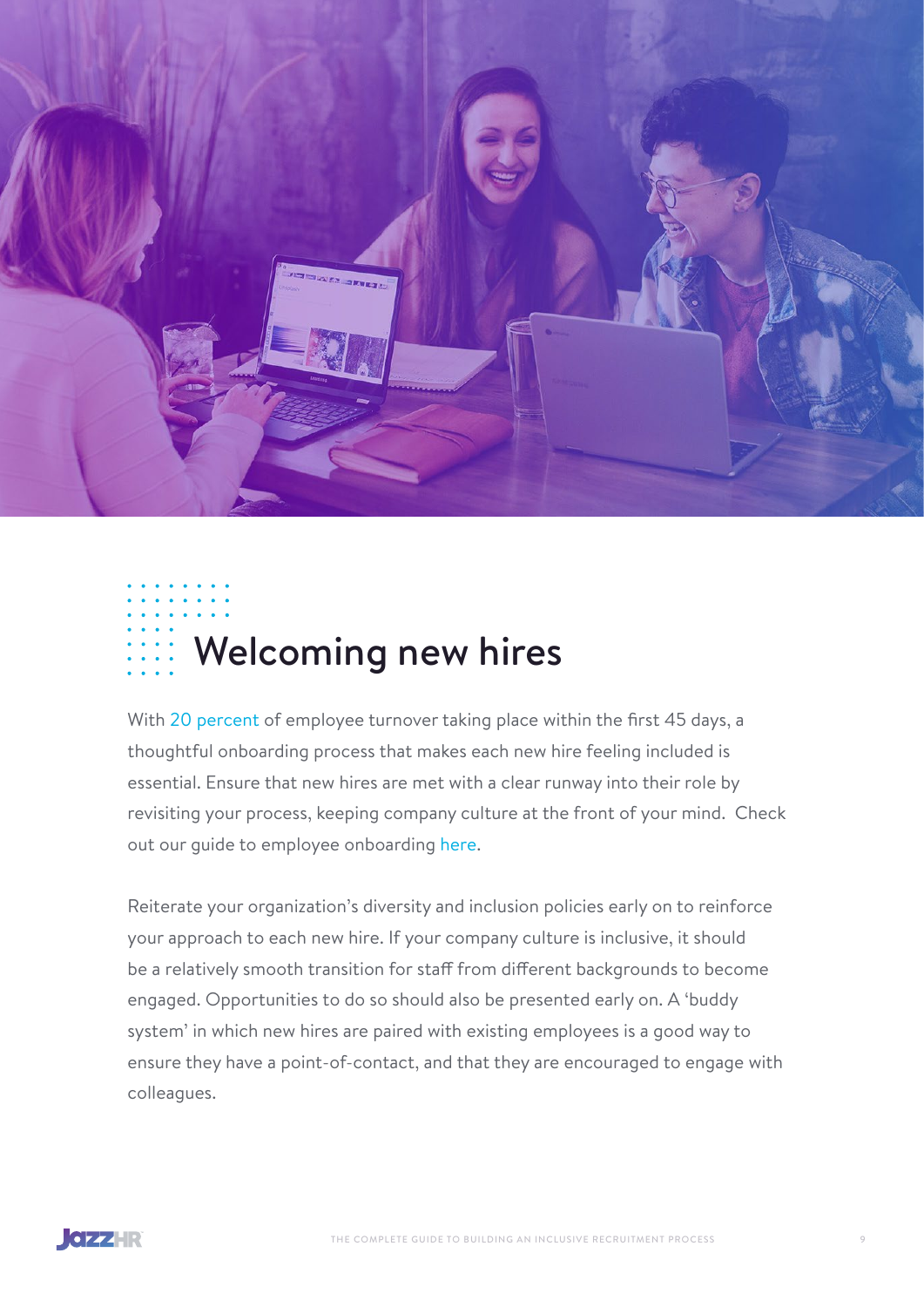# <span id="page-10-0"></span>Next steps: Company culture

Inclusive recruitment is an important first step for employers committed to diversity, but it's not the full story. Your company culture must support the same inclusive values presented in your recruitment process in order to retain the diverse workforce you've built. Hiring a diverse workforce is one thing; [retaining](https://www.jazzhr.com/blog/identifying-and-shaping-existing-workplace-culture/)  [one is another](https://www.jazzhr.com/blog/identifying-and-shaping-existing-workplace-culture/).

There are further opportunities to address a historic lack of diversity in your organization or industry-at-large, as well. Internships and work experience programs targeted at diverse groups provide a pipeline of internal candidates, and can help in efforts to offset past exclusions.

In following the steps in this guide, you'll make a significant and worthwhile investment in the future of your business and in society at large. Share your journey with your social media audience, your clients, and your competitors to present a transparent view of your organization. Encouraging others to evaluate their recruitment process can be valuable, too.